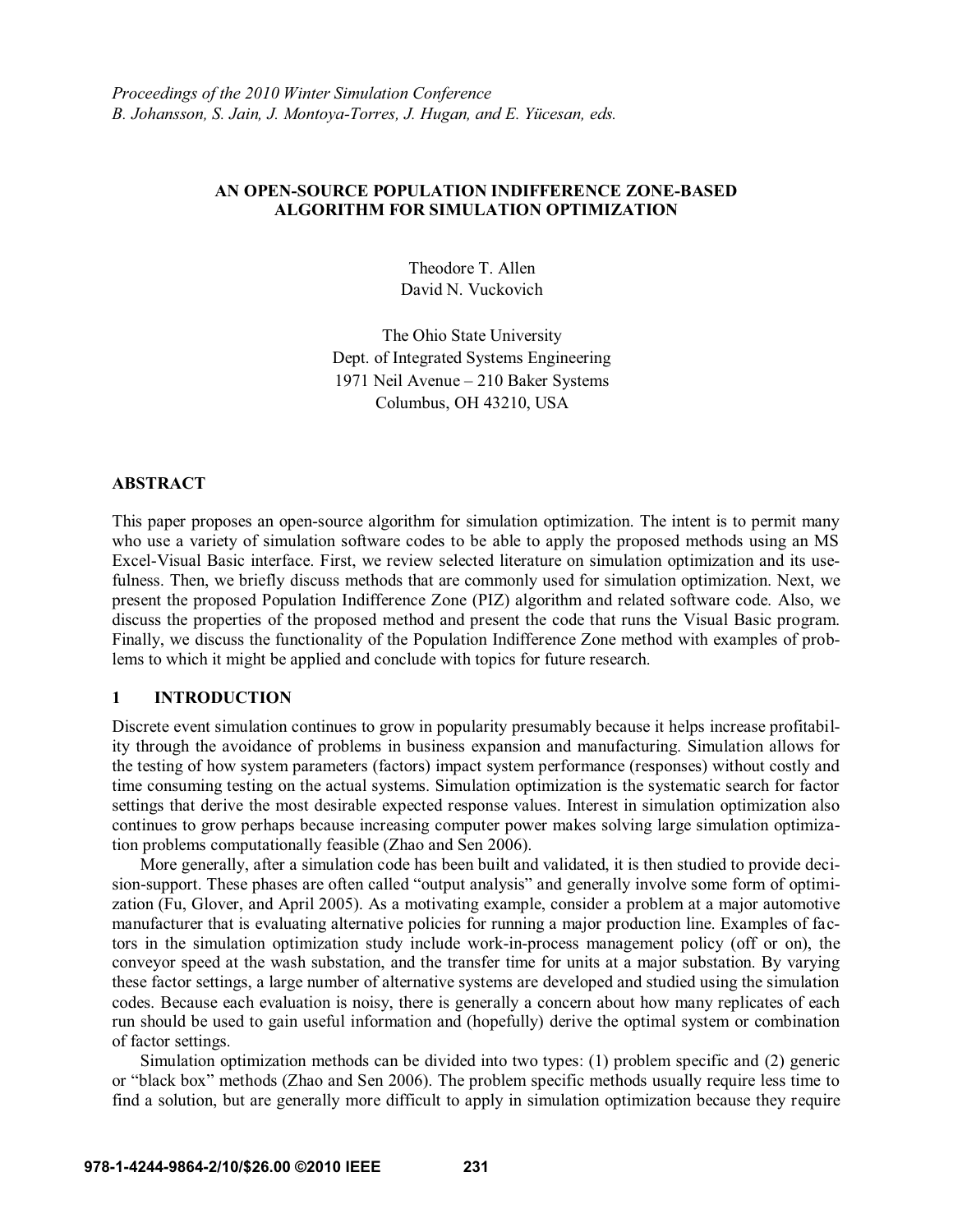the attention of expert operations researchers. Sometimes problem generic methods can be relatively inefficient because they involve comparison of solutions that give very similar average response values. Such comparisons are computationally costly particularly when each simulation takes a long time (Fu, Chen, and Shi 2008). On the other hand, black box methods can be applied to many types of problems and can be used by anyone with limited knowledge of simulation.

 Black box methods can further be divided into methods based on constant sample sizes and systemically varying sample sizes. There are multiple types of black box methods including tabu searches, scatter searches, and genetic algorithms. In the context of constant sample size methods, tabu searches and scatter searches have been established as the most effective according to many authors (Fu, Glover, and April 2005). The other simulation optimization methods being employed and studied are ranking and selection, response surface methodology, gradient-based procedures, stochastic approximation, random search, and sample path optimization (Fu, Glover, and April 2005; Fu, Chen, and Shi 2008).

 For the variable sample size, black box methods, the computational dominance of black box and scatter search methods is less well established. Here, we focus on hybrid technology that involves a population search method (like a genetic algorithm) combined with selection and ranking methods. Therefore, this paper follows up on the essential insights in Boesel, Nelson, and Ishii (2003). However, the methods here have rigorous properties building on mathematical results in Zheng and Allen (2007).

 Many commercial codes support optimization using simulation through either full factorial experimental designs or through deterministic heuristics applied to simulation optimization. In either case, these methods historically tended to use constant numbers of samples for each solution being evaluated at each iteration in the method. However, recently most of the main simulation software, such as Arena, Any-Logic, ProModel and its affiliated software, FlexSim, and SIMUL8 use OptQuest as the optimizer for their simulations (Swain 2007; Rockwell Automation 2009; Fu, Glover, and April 2005; ProModel 2009). OptQuest is a "general-purpose optimizer" which runs a complicated metaheuristic using a variable sample size scatter search and tabu search to find optimal solutions (Laguna 1997; Fu, Glover, and April 2005). The method of ranking and selection has become increasingly studied and applied in order to come to conclusions on the goodness of a solution (Fu, Chen, and Shi 2008).

 It is likely that OptQuest offers greater computational efficiency than the methods here as well as better integration with existing software packages. However, we are not aware of any rigorous properties related to convergence or other aspects associated with OptQuest. The intent here is to offer open-source code for a method with likely reasonable performance that is associated with rigorous convergence properties. Therefore, the proposed method can be viewed as a springboard for more efficient methods. Also, for cases in which integration with OptQuest or its cost are prohibited, the proposed methods may fill a useful gap.

Section 2 proposes the population indifference zone (PIZ) method. In Section 3, rigorous properties of the PIZ method are established building on results in Zheng and Allen (2007). Section 4 describes details related to implementing the code which can be downloaded from the web. Problems that can be used to compare the proposed method with alternatives are described in Section 5. Section 6 closes with a brief discussion and description of opportunities for future research.

# **2 THE POPULATION INDIFFERENCE ZONE (PIZ) METHOD**

In this section, the population indifference zone (PIZ) method is proposed. The method includes three sub-phases: the formation of the solutions to be evaluated (e.g., creation of a new population in a genetic algorithm), the preliminary evaluation of those solutions using subset selection, and the follow-up evaluation of solutions (if necessary) using an indifference zone procedure.

The specific problem that this paper is aimed at solving is: minimize  $E(y(xi) + \varepsilon)$ .

 Subset selection (steps 2-5) is described in Goldsman, Nelson, Opicka, and Pritsker (1999). That procedures and those steps achieve a subset having a probability greater than *P*\* of containing a solution with mean or expected value within  $\delta_{(1)}$  of the optimal or best system solution. The indifference parameter,  $\delta_{(1)}$ , can be set to zero, but generally fewer systems will be eliminated. Let *k* denote the number of alternative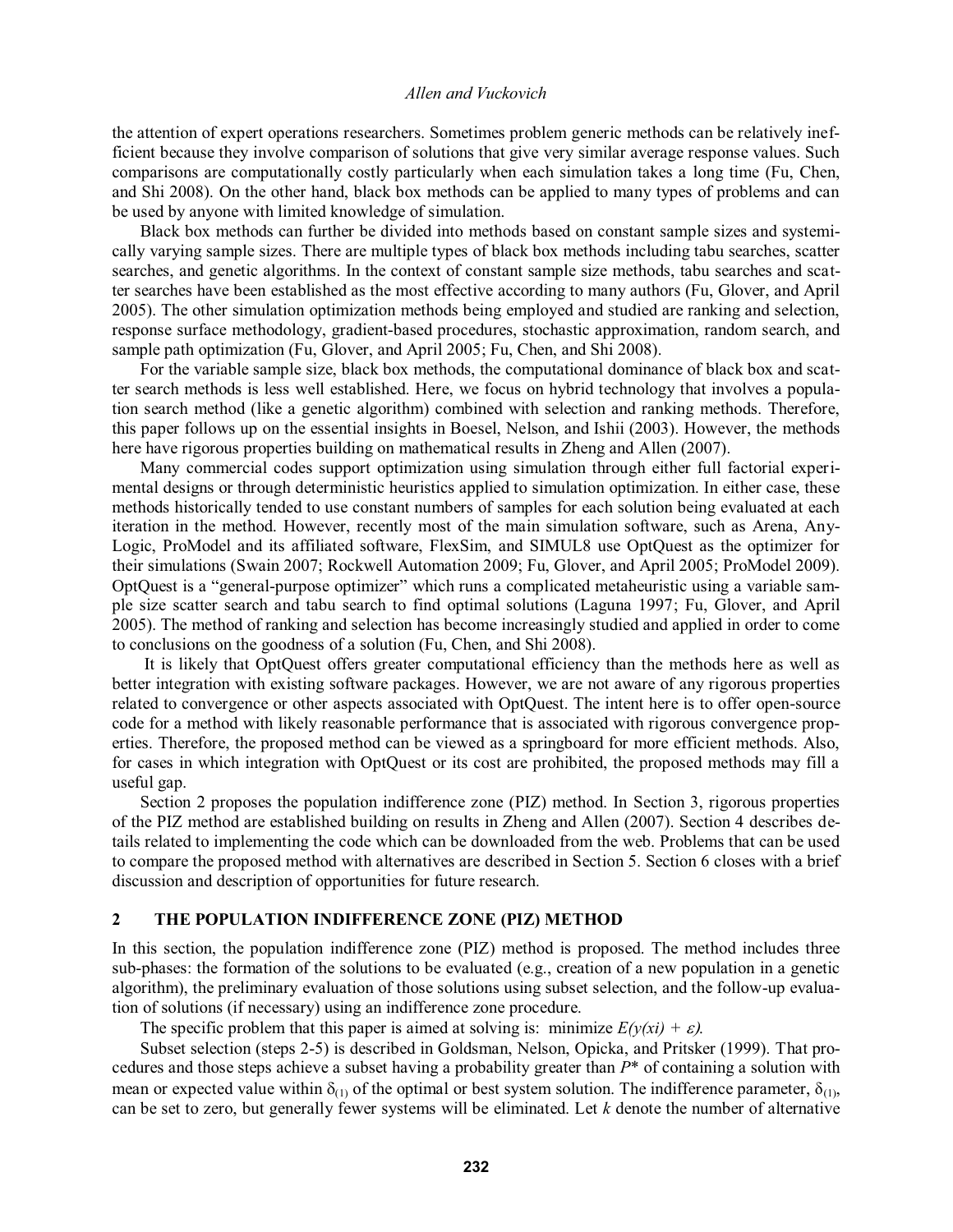systems being compared. Assume we want to find a subset containing a system with mean within  $\delta_{(1)}$  of the smallest, i.e., we are minimizing.

 The indifference zone method is then used (steps 6-9) which is a two-stage selection from Sullivan and Wilson (1989). The sub-procedure starts with a set of *k* alternative systems and terminates with a subset of *m*, where the method user picks *m*. The user picks *m* together with the indifference parameter  $\delta_2$  and the lower bound on the quality probability  $P^*$ . For example, one might start with  $k = 100$  systems and plan to end with 10 systems with one having a mean within  $\delta_{(2)} = 3.0$  of the true best mean from the original 100 with probability  $P^* = 0.95$ . The procedure is based on pre-tabulated Rinott's constants, denoted here as  $h =$  Rinott<sub>*k,m,n*0,*P\**</sub>. Rinott (1978) was probably the first to tabulate these constants.

## Population Indifference Zone (PIZ) Method

- **Step 1.** (Initialization) Create *k* system alternatives by sampling uniformly from the decision-space.
- **Step 2.** Evaluate all systems using  $n_0$  samples, which are generally batch sample average values. Denote the resulting values  $X_{i,j}$ , with  $i = 1,...,k$  referring to the system and  $j = 1,...,n_0$  referring to the sample.
- **Step 3.** Calculate the sample means or Monte Carlo estimates,  $X_{bar,i}$ , for each system  $i = 1,...,k$ . Denote the index for the system with the best mean as " $b$ ".
- **Step 4.** Next, we examine the differences between the samples from each system paired with the samples from system *b*. Compute the standard deviations of the differences using:

$$
S^2_{ij} = \{ \sum_{j=1,...,n0} \left[ X_{i,j} - X_{b,j} - (X_{i,\text{bar}} - X_{b,\text{bar}}) \right]^2 \} / (n_0 - 1) \tag{1}
$$

and

$$
W_{i,b} = (t_{v,n0-1})(S_{i,b})/[(n_0)^{1/2}]
$$
\n(2)

with

$$
v = 1 - (P^*)^{[1/(k-1)]} \tag{3}
$$

and where "*t*" is a critical value for the t-distribution with  $\alpha = v$  and  $n0 - 1$  degrees of freedom. **Step 5.** Form the subset by including only the systems with means satisfying:

$$
(X_{i,\text{bar}}-X_{b,\text{bar}})\leq \text{maximum}(W_{i,b}-\delta_{(1)},0.0) \tag{4}
$$

where the "maximum" implies taking the larger value which could be  $0.0$ . If the subset contains less than 10% of the generation skip to step 10.

Note that the above method with  $\delta = 0$  is essentially creating single sample differences of each subsystem and the apparently best system. The approach essentially creates these differences and t-tests whether the differences are statistically significant. With  $\delta = 0$ , the previous steps are guaranteed to keep the best solution with probability greater than *P*\*.

- **Step 6.** (First stage, optional because we can reuse the *Step 2* evaluations) Evaluate all systems with  $n_0$ samples. These are generally batch means with typical initial values equal to  $n_0 = 10$  or  $n_0 = 20$ . Fewer samples are generally needed if the batches are large. Calculate the sample means,  $X_{i, \text{bar}}$ , and sample standard deviations, *Si*, for all system responses.
- **Step 7.** Calculate the total number of samples first stage plus follow-up for each system using:

$$
n_i = \text{maximum} \{ n_0 + 1, \text{roundup}[(h)^2 (S_i)^2 / (\delta_{(2)})^2] \}. \tag{5}
$$

- **Step 8.** (Second stage) Perform the additional  $n_i$  runs and then calculate the means of these second stage runs,  $X_{bari}^{(2)}$ . Denote the index for the system with the best mean as "b".
- **Step 9.** Using the first stage standard deviations, *Si*, calculate: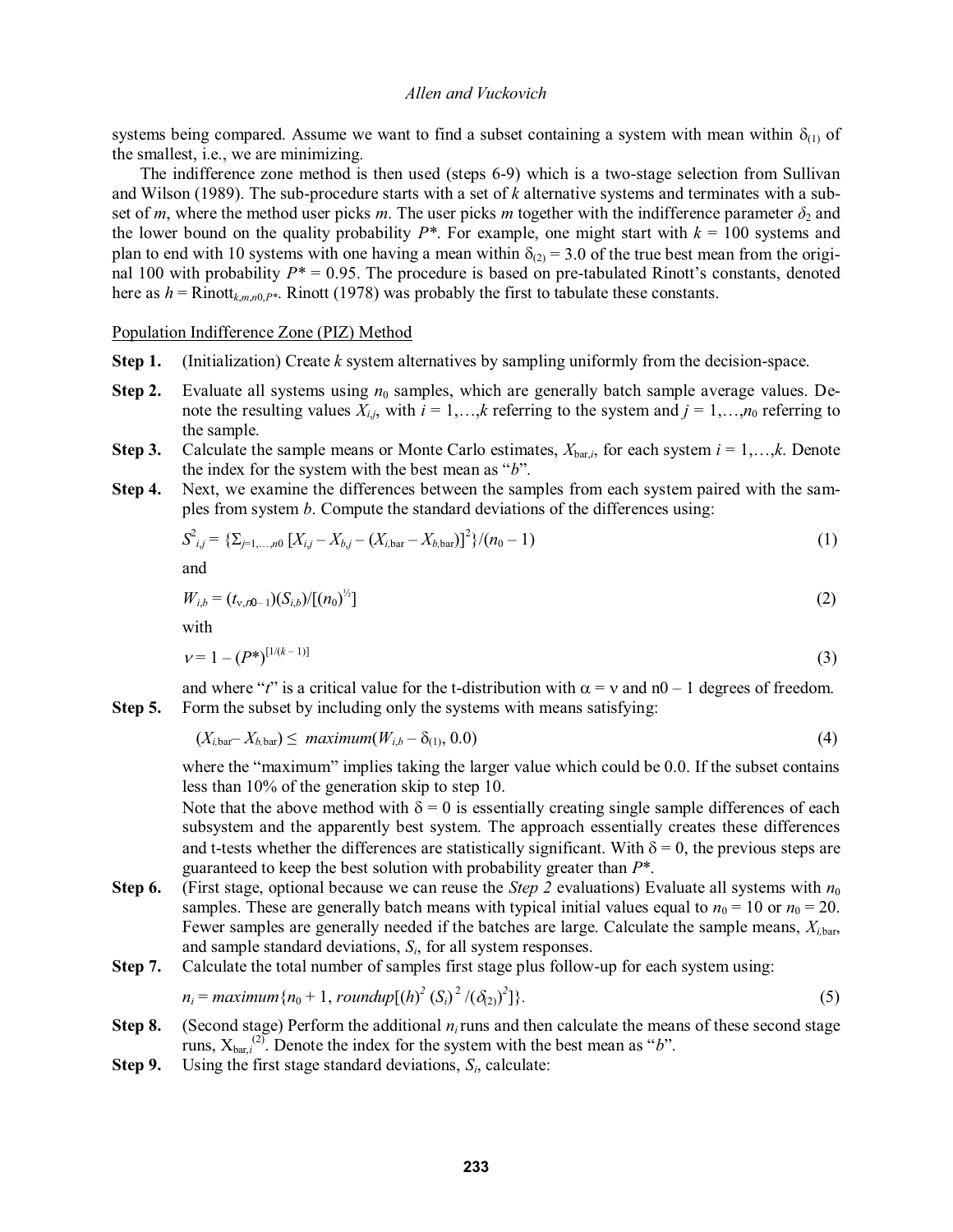$$
W_i = \frac{n}{n_i} \left[ 1 + \sqrt{1 - \frac{n_i}{n} \left( 1 - \frac{(n_i - n)\delta_{(2)}^2}{h^2 S_i^2} \right)} \right] \text{ for } i = 1, ..., k
$$
 (6)

and keep *m* subsystems with among these with the smallest  $W_i X_{i, \text{bar}} + (1 - W_i) X_{i, \text{bar}}^{(2)}$  values.

 The above procedure (Steps 6-9) is essentially the same as the Koenig and Law (1985) procedure.

- **Step 10.** (Termination) Is any of our solutions good enough? If yes, stop, otherwise continue. Or if stopping rule has been reached, stop, otherwise continue.
- **Step 11.** (Form the next population) Copy the 10% highest ranked solutions into the next population. If the subset selection eliminated 90% or more solutions, the ones left are the elitist subset. Otherwise, they are the subset from the indifference zone procedure. Fill in 80% of the total generation by selecting two systems at random, then for each variable in the system select a random number from 0 to 1. If the number is greater than .8 switch the level of the selected variable of the two systems. Repeat this for each variable. Fill the remaining 10%, or slightly more depending on the results of the subset selection, solutions with uniform random selections from the decision-space.

Wilcox (1984) presents tables for Rinott's constants including those in Table 1. Use the condensed table below to select the appropriate Rinott's constant h. This is for use when population size  $k$  is equal to 10 and where  $l$  is the number of solutions in the subset. When we use 100 solutions in the population and  $n_0$  equal to 10 the bound on *h* is 3.3. We will use this as an approximation in this code because we do not currently have a proper lookup function to find all poss ible Rinott's constants.

Table 1: Rinott's constant values for population of size 10 where "l" is the # of solutions not eliminated in subset selection.

| k     | 10    |  |
|-------|-------|--|
| $n_0$ | 5     |  |
| $P*$  | .95   |  |
| l     | h     |  |
| 2     | 3.107 |  |
| 3     | 3.908 |  |
| 4     | 4.390 |  |
| 5     | 4.746 |  |
| 6     | 5.025 |  |
| 7     | 5.260 |  |
| 8     | 5.463 |  |
| 9     | 5.641 |  |
| 10    | 5.799 |  |

 The above method can be used very generally as long as solutions can be sampled uniformly from the solution space. It essentially draws from the huge space of solutions batches and then compares the batches efficiently using selection and ranking methods. In the next section, some of the rigorous properties of the PIZ method are established.

 The presented PIZ method is only a framework in the sense that virtually any method could be used to fill the population including tabu and scatter search methods. The only step that would be modified would be *Step 11* to the specifications of the method chosen to fill the population.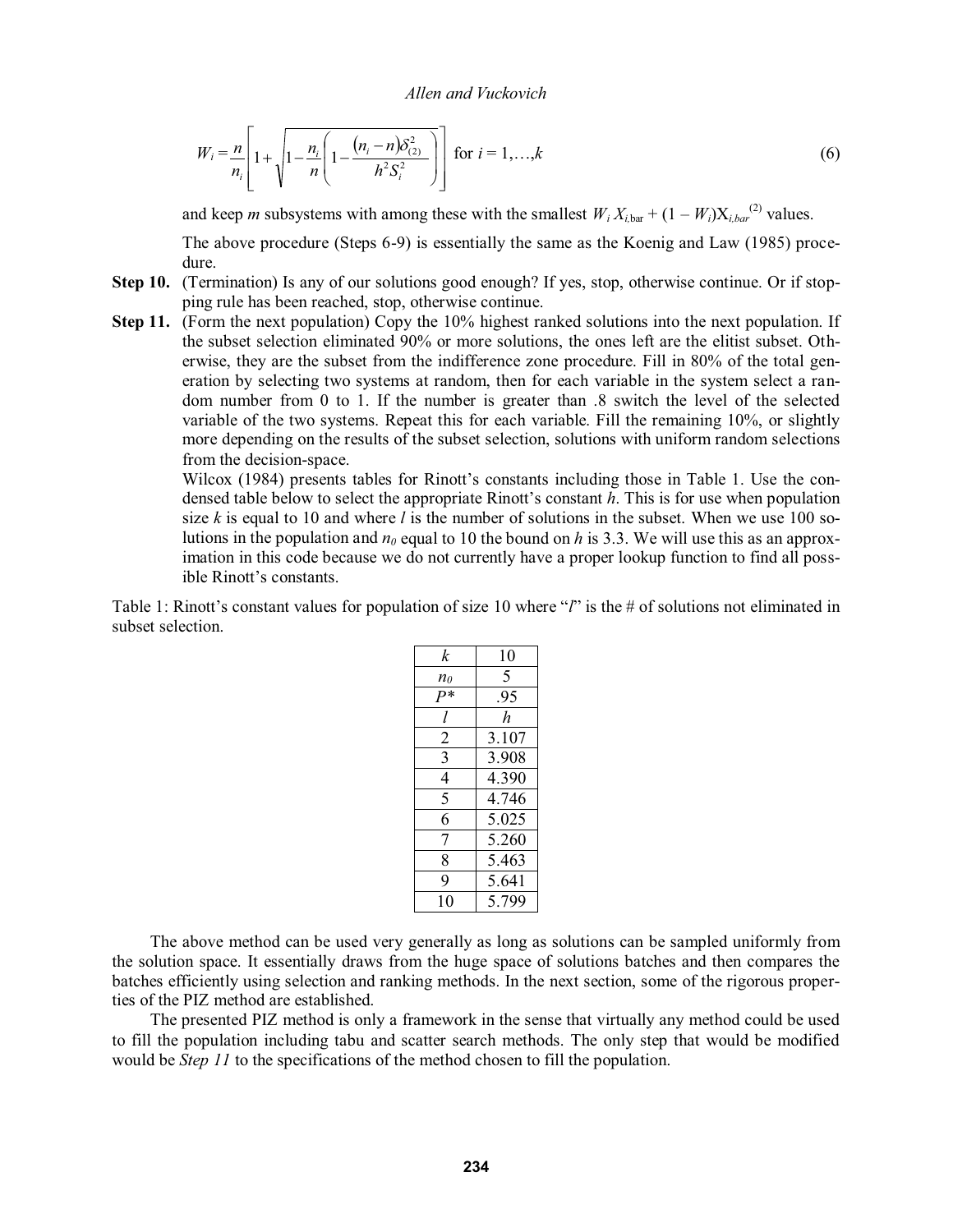### **3 METHOD PROPERTIES**

There are multiple desirable properties of the PIZ method. The first is that it is a black box method in the way that it is relatively simple and can be applied to virtually all simulation optimization problems as long as one can sample uniformly from the search space. The second property is that it offers some potential advantage in computational efficiency compared with constant sample size methods. This follows because poor quality solutions are usually removed from consideration in *Step 5*. This way, these solutions do not waste valuable CPU run time during the relatively exhaustive indifference zone-based evaluations in *Step 8*.

 In addition, the PIZ method is associated with some rigorous claims about the solution quality as we next establish. This is not true for other methods of similar type including the genetic algorithm-based methods in Aizawa and Wah (1994) and Bernshteyn (2001). That makes it perhaps a strong platform for additional method development.

The first rigorous claim is described in Theorem 1.

**Theorem 1.** Assume that there are *N* normal populations in the search space (*N* is generally very large). After *M* iterations, the PIZ method will retain at least one solution with objective value within  $(M \times \delta)$  of the best solution evaluated with probability greater than  $(P^*)^{2M}$ .

**Proof.** In the subset selection steps, we keep the best solution with probability greater than  $P^*$ . In the indifference zone steps we keep a solution within  $\delta$  of the best with probability greater than  $P^*$ . Therefore, in each complete iteration we keep a solution within  $\delta$  of the best with probability greater than  $(P^*)^2$ . This follows because of independence of the two positive events, i.e., keep the best and then keep a solution within  $\delta$  of the best. In the next iteration, there might be an additional loss of  $\delta$ . Therefore, after *M* iterations the loss is guaranteed to be less than  $(M\times\delta)$  with probability greater than  $(P^*)^{2M}$ .

Zheng and Allen (2007) describes the changing of both the  $\delta$  and the P<sup>\*</sup> in each population as the algorithm iterates. They do this to provide long run guarantees based on essentially Theorem 1. Examples of schedules offering long run guarantees are in equations (7), (8), (9), and (10). If at each iteration one has the probability of greater than  $P_t$ , to keep the solution with an objective value within  $\delta_t$  of the real best solution in generation *t*, then:

$$
P^* = \prod_{t=0}^{\infty} P^t, \text{ and } \tag{7}
$$

$$
\Delta = \sum_{t=0}^{\infty} \delta_t \tag{8}
$$

Using the above equations one can calculate  $\delta_t$  and  $P'$  for each generation t using the final  $\Delta$  and  $P'$ chosen by the user. These equations are presented below where  $\epsilon$ , o, u, and s are predetermined parameters where  $0 \le s \le 1$ ,  $0 \le u \le 1$  and  $0 \le \epsilon \le 1$ .

$$
\delta_t = \Delta(1-s)s^t \tag{9}
$$

$$
P^t = 1 - \frac{u}{(t+o)^{1+\varepsilon}}\tag{10}
$$

Applying a schedule to dt and pt can generate long run convergence to within d of global optimum with probability P\*.

#### **4 CODE DETAILS**

### **4.1 Code explanation**

The MS Excel-Visual Basic code uses a user-form to receive information from the user like number of variables, generation size, and total generations. The code itself breaks down into 6 main sections: setup,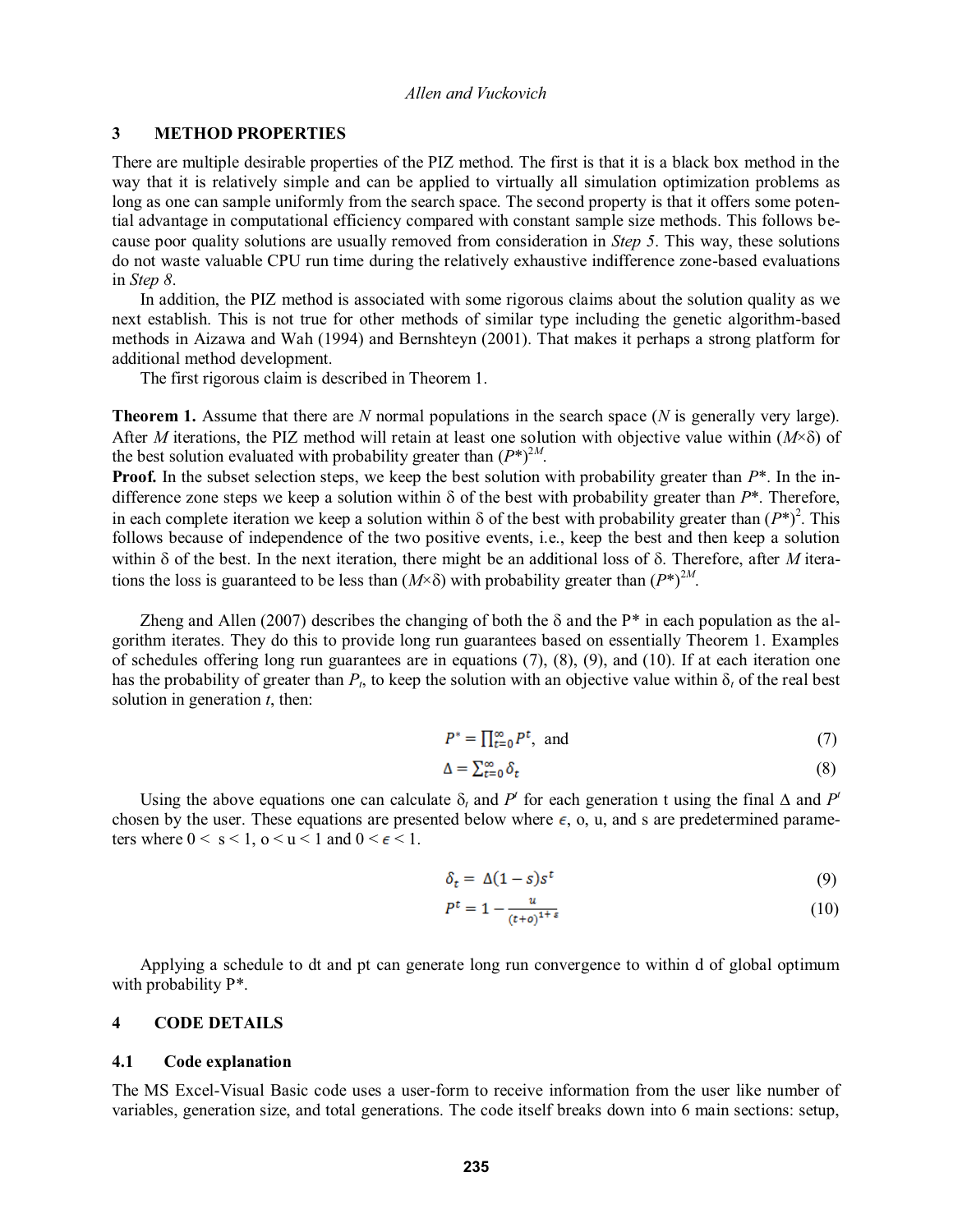mapping, subset selection, indifference zone, cross-over, and output. In the setup basic computer programming techniques are applied: variables are named and their data type defined, arrays are dimensioned, and some variable values are set. The mapping section, which could possibly present the most challenging issue when trying to solve some problems, selects random variables from a uniform (0,1) distribution and maps them to the decision-space, which for the A4 function described in section 5.1 and used in this code is (-1.28, 1.28). The function used to do this is  $x =1.28 - 2.56$ [N(0,1)]. It is irrelevant that x will always be negative because  $x<sup>4</sup>$  is always positive.

In general, the code uses many for loops and arrays to store the information needed. In the subset selection section the objective value of each iteration of each system is calculated to then find  $X_{bar}$ . *Application.Worksheetfunction.Small* is used to find the smallest objective value  $X_{bar}$ . Before the systems are selected the code finds the number that will be selected so that an array Copyover() can be dimensioned properly. Once the subset is selected it moves on to the indifference zone. First it checks to see if Copyover() has more than 10% of the original population in it. If it does it proceeds. The indifference zone is rather similar to the subset selection section, but with slightly different computations. The major difference is that in the indifference zone section some systems require more samples than others. To account for this we found the largest new sample size required. The array was then dimensioned with that n, and each system requires a reference to its new sample size.

The cross-over section begins by selecting the systems at random with uniform probabilities of being chosen by using *Application.Worksheetfunction.Ceiling[GenerationSize \* Rnd() 1]*. This selects a system 1 through the total number in the generation to be one of the parents. We use four new arrays called FirstParent(), SecondParent(), FirstChild(), and SecondChild(). Once the parents are selected a random number  $(0,1)$  is picked. If the number is greater than .8 the value for the variable in FirstParent() is assigned to the value for the variable in SecondChild() and vice versa. If the number is less than .8 the value for the variable in FirstParent() is assigned to the value of the variable in FirstChild(). The code uses the basic Cells(R,C) command to output the value of the variables from the selected system.

#### **4.2 Adapting the code**

If one were interested in adapting the code to another function, all that would be necessary is to change the mapping section of the code. This is where the A4 function is located in the code. The comment in the code says, "Runs the A4 problem as a simulation." Filling the population could be changed as well, but would take more effort. All that needs to be done is change out the cross-over section and write code for tabu search or scatter search or your favorite search method.

## **5 NUMERICAL EXAMPLES**

In this section, problems are described that can be used to evaluate the PIZ method and compare its computational performance with alternatives. These include the A4 function and the noisy Rastrigin function.

#### **5.1 A4 function**

Aizawa and Wah (1994) and Bernshteyn (2001) use the A4 test function. This function is built into the code. This test function involves the random variable  $\varepsilon$  which is N(0,1) and can be written:

$$
y(x) = \left[\sum_{i=1}^{k} ix_i^4\right] + A\epsilon
$$
 (11)

where typically  $k = 30$  dimensions and  $-1.28 < x < 1.28$ . This equation can be studied for different values of *A* from 1 to 64, do 10 replicates of the whole procedure.

The PIZ method was tested with the A4 function. The results are shown in Tables  $2 \& 3$  and graphical representations are shown in Figures  $1 - 4$ . The solution strength was measured by evaluating the A4 function without noise. Y-Bar is the average of four of these replicates. After seeing these results one can be confident in saying that the PIZ method is superior to constant sample size, especially for more va-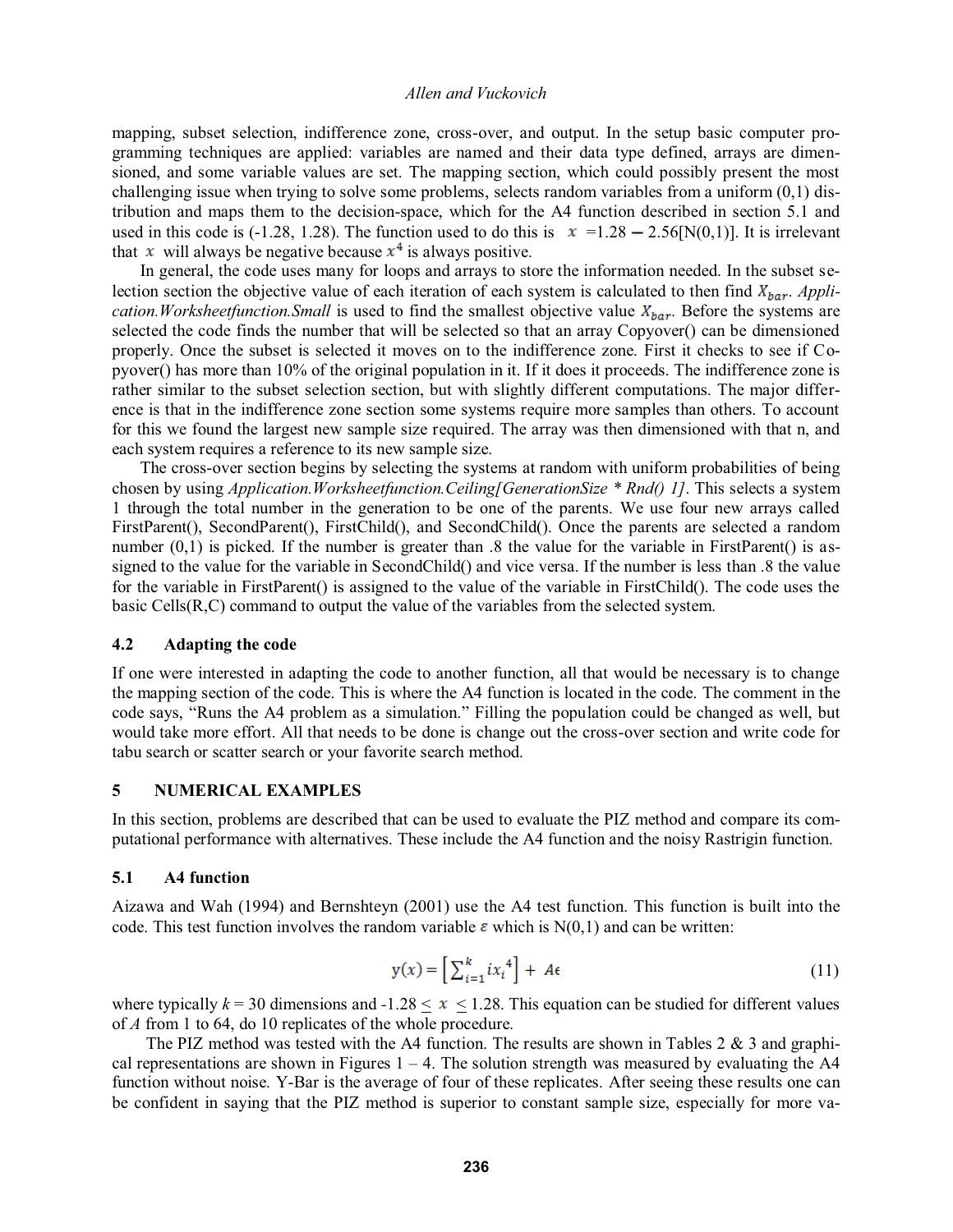riables (10) in a smaller population (10). It is also clear everything but sigma had a major impact on the average objective value; however, if sigma were varied more than just 1 there would probably have been a larger impact. We can say this just from experience while debugging the code. This would be another issue to address in the future. The total number of simulations run had a smaller effect than the other factors.

| A              | #Variables | $n_0$ | <b>Generation Size</b> | $#$ Function Evaluations | Y Bar  | S      |
|----------------|------------|-------|------------------------|--------------------------|--------|--------|
| $\overline{2}$ | 3          | 5     | 10                     | 1000                     | 0.1789 | 0.3024 |
| $\overline{2}$ | 3          | 5     | 10                     | 10000                    | 0.6371 | 0.4811 |
| $\overline{2}$ | 10         | 5     | 10                     | 1000                     | 5.3653 | 3.6542 |
| $\overline{2}$ | 10         | 5     | 10                     | 10000                    | 3.3782 | 1.8258 |
| $\overline{2}$ | 3          | 10    | 100                    | 1000                     | 0.0094 | 0.0071 |
| $\overline{2}$ | 3          | 10    | 100                    | 10000                    | 0.0141 | 0.0154 |
| $\overline{2}$ | 10         | 10    | 100                    | 1000                     | 4.2584 | 1.0010 |
| $\overline{2}$ | 10         | 10    | 100                    | 10000                    | 1.4863 | 1.0503 |
| 1              | 3          | 5     | 10                     | 1000                     | 0.1424 | 0.1677 |
| 1              | 3          | 5     | 10                     | 10000                    | 0.1919 | 0.1978 |
| 1              | 10         | 5     | 10                     | 1000                     | 6.3125 | 1.5192 |
| 1              | 10         | 5     | 10                     | 10000                    | 1.5610 | 0.7929 |
| 1              | 3          | 10    | 100                    | 1000                     | 0.0171 | 0.0181 |
| 1              | 3          | 10    | 100                    | 10000                    | 0.0054 | 0.0055 |
| 1              | 10         | 10    | 100                    | 1000                     | 3.8757 | 1.2707 |
| $\mathbf{1}$   | 10         | 10    | 100                    | 10000                    | 1.4220 | 0.6787 |

Table 2: Results of PIZ Method Testing for the A4 Function.

Table 3: Results of Constant Size Method for the A4 Function.

| A              | #Variables | $n_0$ | Generation Size | # Function Evaluations | Y Bar   | S      |
|----------------|------------|-------|-----------------|------------------------|---------|--------|
| $\overline{2}$ | 3          | 20    | 10              | 1000                   | 1.2510  | 1.1176 |
| 2              | 3          | 20    | 10              | 10000                  | 0.1972  | 0.2159 |
| $\overline{2}$ | 10         | 20    | 10              | 1000                   | 16.0049 | 8.0635 |
| 2              | 10         | 20    | 10              | 10000                  | 14.6057 | 4.2168 |
| 2              | 3          | 20    | 100             | 1000                   | 0.0108  | 0.0097 |
| $\overline{2}$ | 3          | 20    | 100             | 10000                  | 0.0245  | 0.0153 |
| $\overline{2}$ | 10         | 20    | 100             | 1000                   | 3.5343  | 2.4640 |
| $\overline{2}$ | 10         | 20    | 100             | 10000                  | 3.1535  | 0.8398 |
| 1              | 3          | 20    | 10              | 1000                   | 0.5005  | 0.5932 |
| $\mathbf{1}$   | 3          | 20    | 10              | 10000                  | 0.8665  | 0.9407 |
| 1              | 10         | 20    | 10              | 1000                   | 17.2263 | 6.2762 |
| 1              | 10         | 20    | 10              | 10000                  | 13.3052 | 6.0228 |
| 1              | 3          | 20    | 100             | 1000                   | 0.0476  | 0.0396 |
| 1              | 3          | 20    | 100             | 10000                  | 0.0201  | 0.0352 |
| $\mathbf{1}$   | 10         | 20    | 100             | 1000                   | 5.0307  | 2.4679 |
| 1              | 10         | 20    | 100             | 10000                  | 3.4815  | 1.8323 |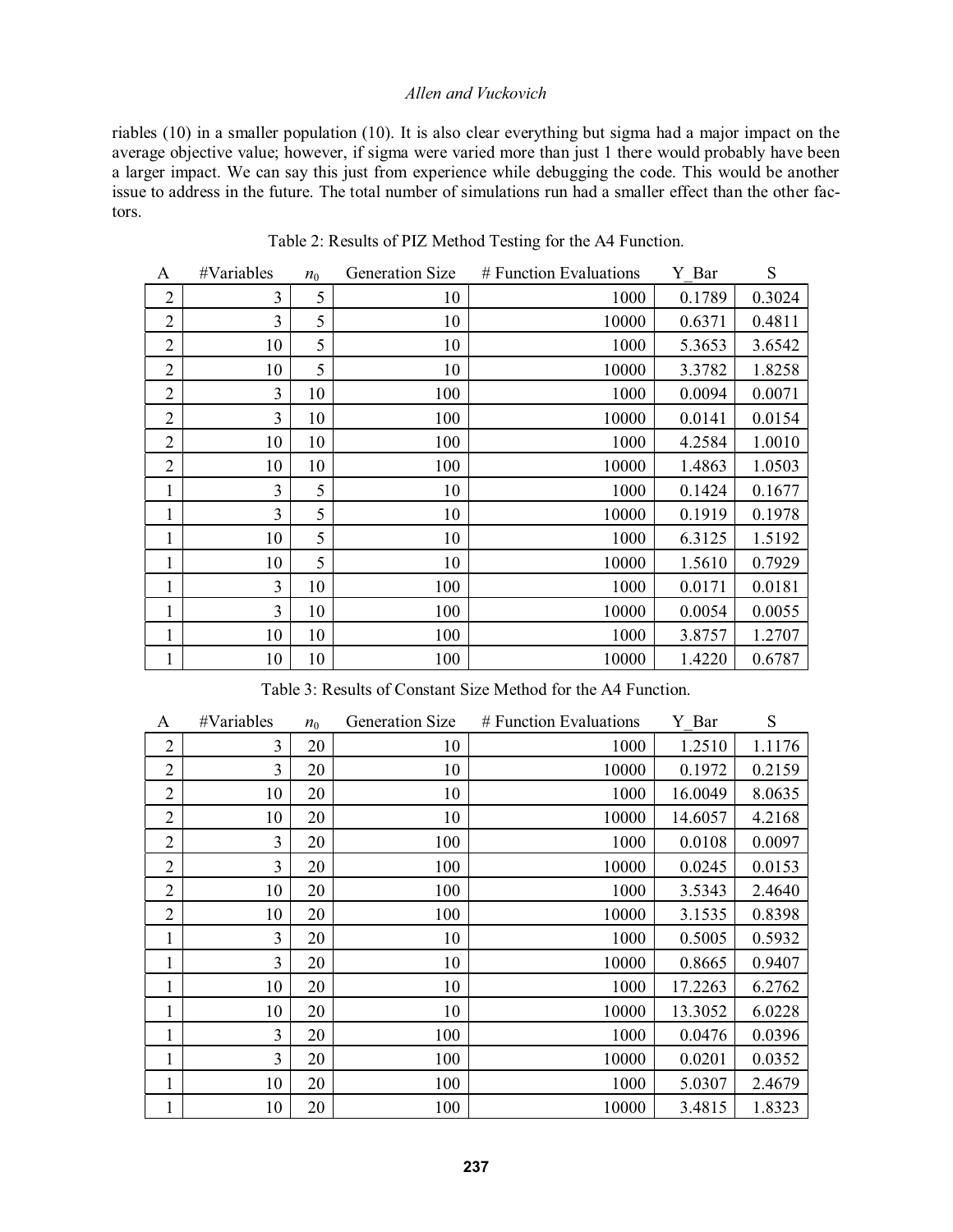

Figure 1: A graph of solution strength comparing the PIZ method and constant sample size.



Figure 2: A graph of sample standard deviation comparing the PIZ method and constant sample size.

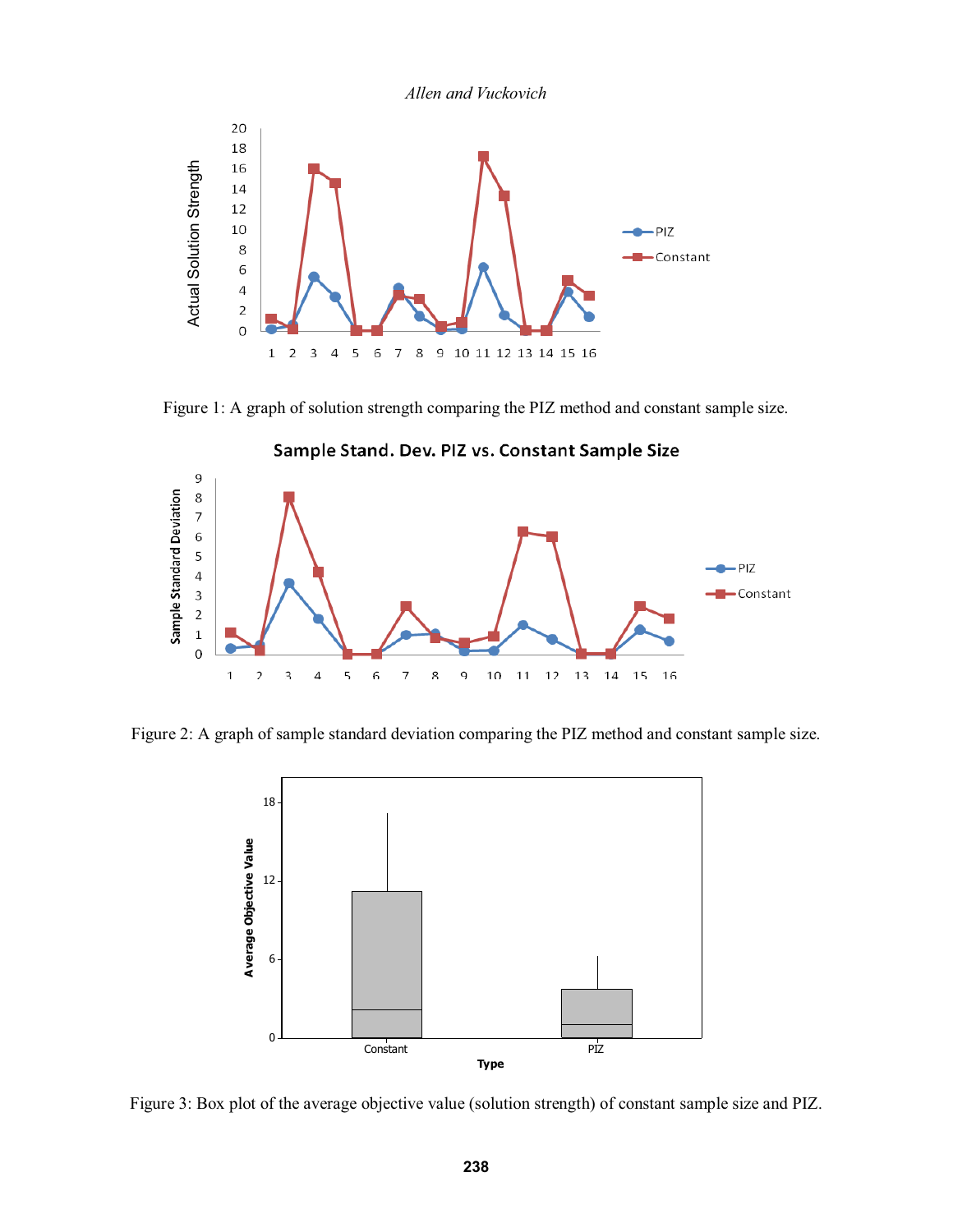

**Main Effects Plot (data means) for Average Objective Value**

Figure 4: Main effects plot for the average objective value (solution strength).

## **6 DISCUSSION**

This paper has proposed an algorithm for simulation optimization called the population indifference zone (PIZ) method. It is called an algorithm because it is associated with rigorous convergence guarantees as described in section 3. Perhaps more importantly, it is available by corresponding with the authors or possibly through other means as well with open-source in a Visual Basic implementation. There are, however, a number of opportunities for future research.

First, the PIZ method can be compared computationally with constant sample size and other alternatives using the functions in Section 5. Such results can establish the benefits of using the method in practice. As for now it is clear that that PIZ method is superior to the constant sample size method. The robustness of the PIZ method is still in question and will soon be tested with the Rastrigin function. Second, a download site for the code can be established to facilitate others benefiting from the code. Third, an example of using SHELL of other visual basic commands to control an actual simulation code executable can be developed. This will help engineers at major companies benefit from simulation optimization even in cases in which connection with OptQuest is difficult or impossible.

Finally, the application of PIZ to a real problem could illustrate the method and its practical benefits. This could be done in an integrated method together with other visual basic capabilities at a major manufacturer.

## **ACKNOWLEDGMENTS**

This work was partially supported by a grant from Honda of America. John Gillard, Kirby Clark, Jason Petrinowitsch, and Timothy Leopold provided insights into what matters in real-world applications. Also,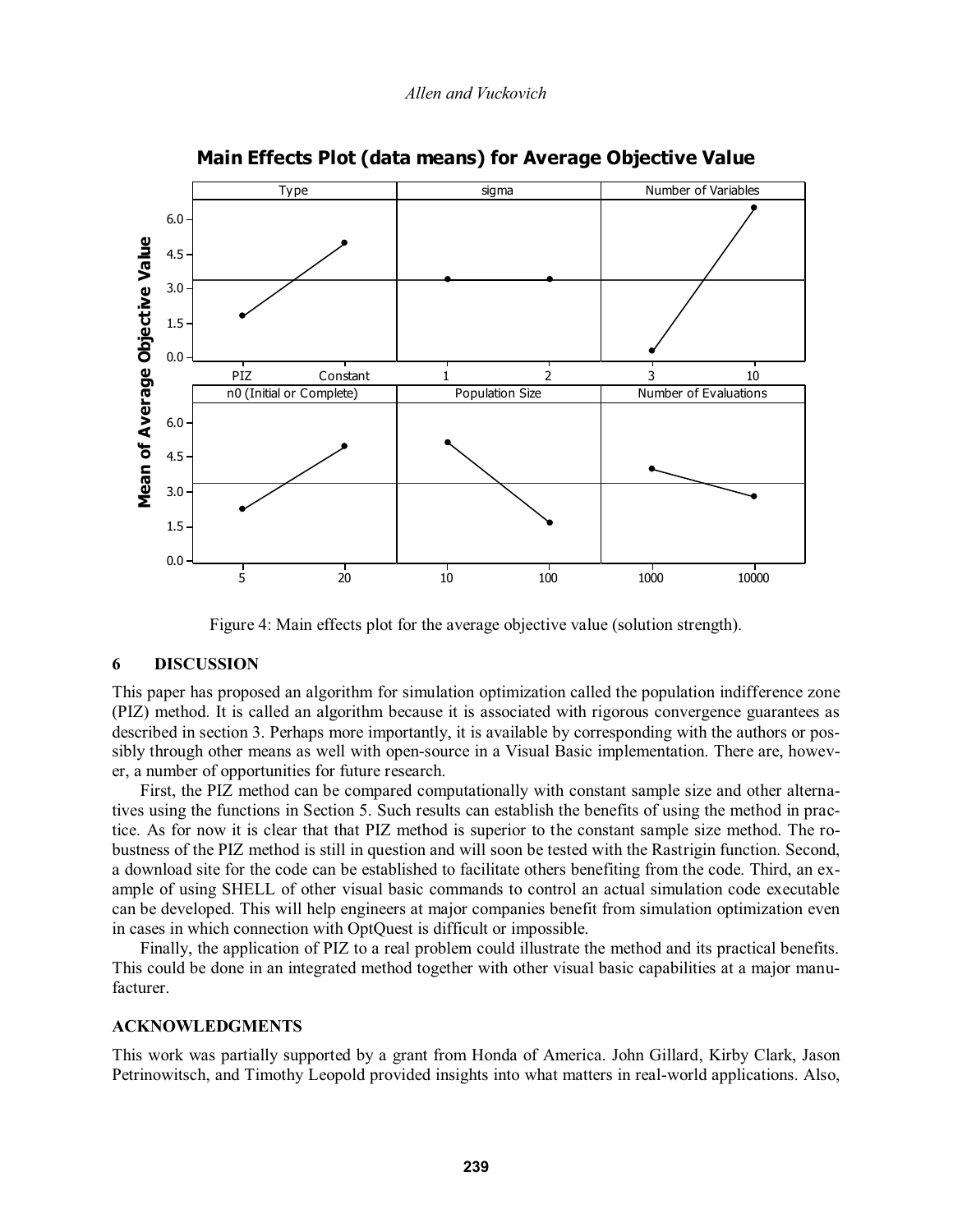we would like to thank Cathy Xia for agreeing to be on the committee. We would also like to thank our parents for their unending support along with our friends.

# **REFERENCES**

- Aizawa, A.N., and B.W. Wah, 1994. Scheduling of genetic algorithms in a noisy environment. *Evolutionary Computation* 2(2):97-122.
- Rockwell Automation 2009. Arena comparison statement. Available via: <http://www.arenasimulation.com/news/docs/Arena%20comparison%20state ment%202007.pdf> [accessed April 14, 2010].
- Bernshteyn, M. 2001. *Simulation optimization methods that combine multiple comparisons and genetic algorithms with applications in design for computer and supersaturated experiments.* Ph.D. Thesis, The Ohio State University, Industrial, Welding & Systems Engineering.
- Boesel, J., B. L. Nelson, and N. Ishii. 2003. A framework for simulation-optimization software. *IIE Transactions* 35(3):221-229.
- Fu, M. C., C.-H. Chen, and L. Shi. 2008. Some topics for simulation optimization. In *Proceedings of the 2008 Winter Simulation Conference*, eds. S. J. Mason, R. R. Hill, L. Mönch, O. Rose, T. Jefferson, J. W. Fowler, 27-38. Piscataway, New Jersey: Institute of Electrical and Electronics Engineers, Inc.
- Fu, M. C., F. W. Glover, and J. April. 2005. Simulation optimization: a review, new developments, and applications. In *Proceedings of the 2005 Winter Simulation Conference*, eds. M. E. Kuhl, N. M. Steiger, F. B. Armstrong, and J. A. Joines, 83-95. Piscataway, New Jersey: Institute of Electrical and Electronics Engineers, Inc.
- Goldsman D., B. L. Nelson, T. Opicka, and A. A. B. Pritsker. 1999. A ranking and selection project: experiences from a university-industry collaboration. In *Proceedings of the 1999 Winter Simulation Conference*, eds. P. A. Farrington, H. B. Nembhard, D. T. Sturrock, and G. W. Evans, 83-92. Piscataway, New Jersey: Institute of Electrical Engineers Inc.
- Koenig, L. W., and A. M. Law.1985. A procedure for selecting a subset of size m containing the i best of k independent normal populations, with applications to simulation. *Communications in Statistics: Simulation and Computation* 14:719-734.
- Laguna, M. 1997. *Optimization of complex systems with OptQuest*. Research report, University of Colorado, Graduated School of Business Administration.
- ProModel 2009. *OptQuest® for ProModel*. ProModel Corporation. Available via: <http://www.promodel.com/products/optquest/> [accessed September 9, 2010].
- Rinott, Y. 1978. On two-stage selection procedures and related probability inequalities. *Communications in Statistics* 7: 799-811.
- Swain, J.J. 2007. Simulation software survey. *ORMS Today* 34(5):1-8.
- Sullivan, D. A., and J.R. Wilson. 1989. Restricted subset selection procedures for simulation, *Operations Research* 37(1):52- 71.
- Wilcox, R.R. 1984. A table for Rinott's selection procedure. *Journal of Quality Technology* 16:97-100.
- Zhao, L., and S. Sen. 2006. A comparison of sample-path based simulation-optimization and stochastic decomposition for multi-location transshipment problems. In *Proceedings of the 2006 Winter Simulation Conference*, eds. L. F. Perrone, F. P. Wieland, J. Liu, B. G. Lawson, D. M. Nicol, and R. M. Fujimoto, 238-245. Piscataway, New Jersey: Institute of Electrical and Electronics Engineers, Inc.
- Zheng, N., and T. T. Allen. 2007. Subset selection and optimization for selecting binomial systems applied to supersaturated design generation. In *Proceedings of the 2007 Winter Simulation Conference*, eds. S. G. Henderson, B. Biller, M. -H. Hsieh, J. Shortle, J. D. Tew, and R. R. Barton, 331-339. Piscataway, New Jersey: Institute of Electrical and Electronics Engineers, Inc.